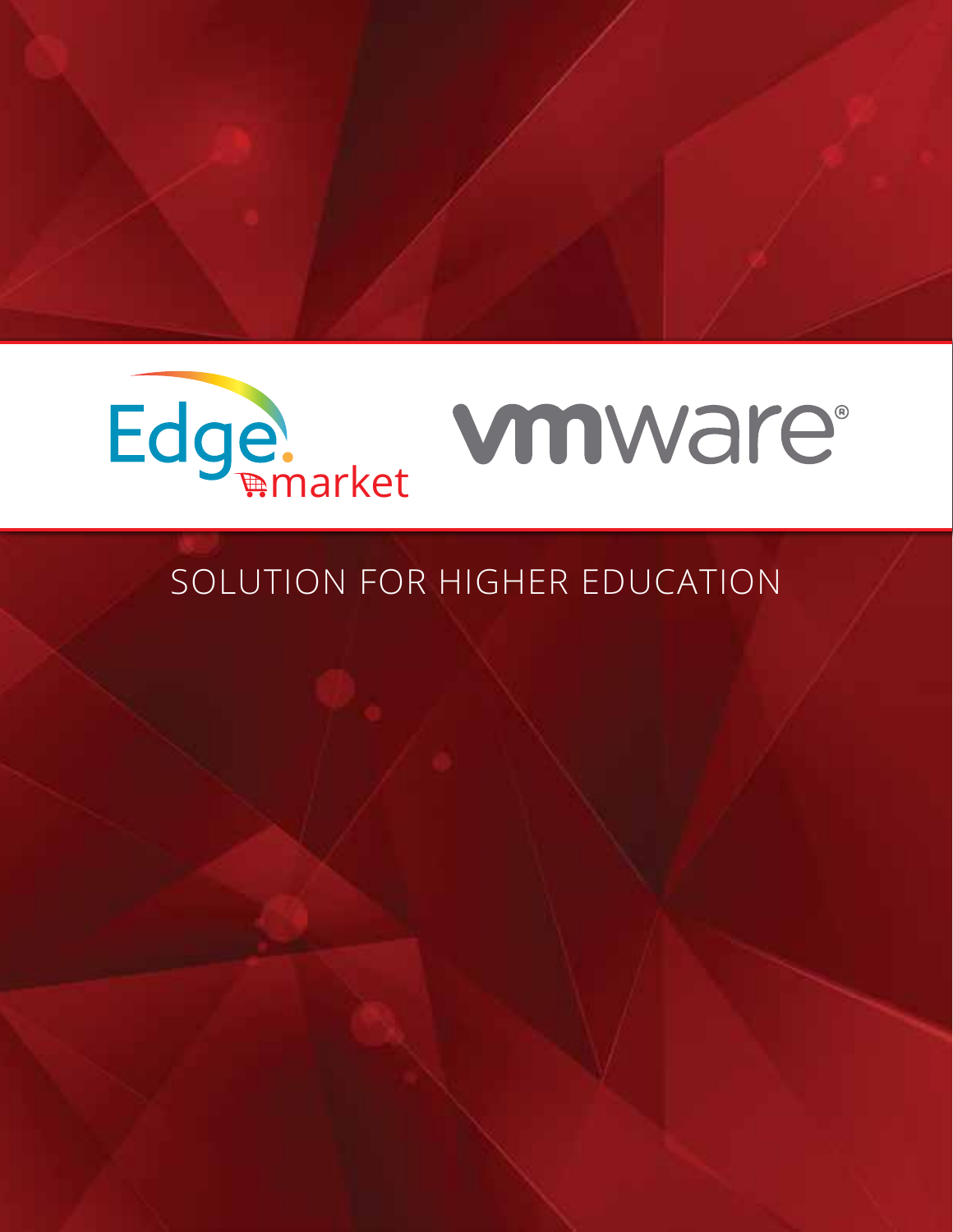# SOLUTION FOR HIGHER EDUCATION

#### AT A GLANCE

Higher education research institutions are subject to National Institute of Standards and Technology (NIST) compliance with a deadline of December 1, 2017. These institutions risk several hundred million dollars in future research funding if not compliant. EdgeMarket's strategic partnership with VMware and the use of VMware Validated Designs (VVD) are the fastest path to a compliant architecture with which to base Research as a Services (Raas) with the greatest Time to Value.

In a nutshell, VVDs are a Reference Architecture that has been audited by a third party with detailed documentation that maps to the specific portions of compliance controls.

#### AT A GLANCE

- ▶ Accelerate Time to Market streamline and simplify the usually complex design process of the SDDC
- $\blacktriangleright$  Increase Efficiency used detailed, step-by-step guidance to greatly reduce time and effort spent on operational tasks
- De-risk Deployments and Operations – reduce uncertainty and potential risks associated with implementing and operating the SDDC

#### **BACKGROUND**

Higher education organizations process data and provide services to the U.S. government in the form of federal financial aid administration or distribution, grant awards for research, or contract awards for services. This makes educational institutions an attractive target for hackers attempting to gain access to personally identifiable information, such as student financial aid data.

To protect against such cyber-attacks, universities and colleges may be subject to federal security standard requirements outlined in NIST SP 800-171, "Protecting Controlled Unclassified Information in non-federal Information Systems and Organizations". This typically occurs in the following scenarios:

- If the institution has been awarded a contract and is subject to FAR or DFARS regulations.
- $\blacktriangleright$  If the language in the awarded grant stipulates security requirements.
- $\blacktriangleright$  If the institution has received a notification from the Department of Education as part of their responsibility for protecting data related to financial aid.

NIST SP 800-171 provides the guidance they need to ensure that certain types of federal information is protected when processed, stored, and used in non-federal information systems, and helps protect the confidentiality of Controlled Unclassified Information (CUI).

The CUI requirements within NIST SP 800-171 are directly linked to the baseline controls described in NIST SP 800-53 -- "Security and Privacy Controls for Federal Information Systems and Organizations" -- and are intended for use by federal agencies in contracts or other agreements established between those agencies and non-federal organizations.





Source:

http://www.coalfire.com/Solutions/Audit-and-Assessment/NIST-SP-800-171/ NIST-SP-800-171-for-Higher-Education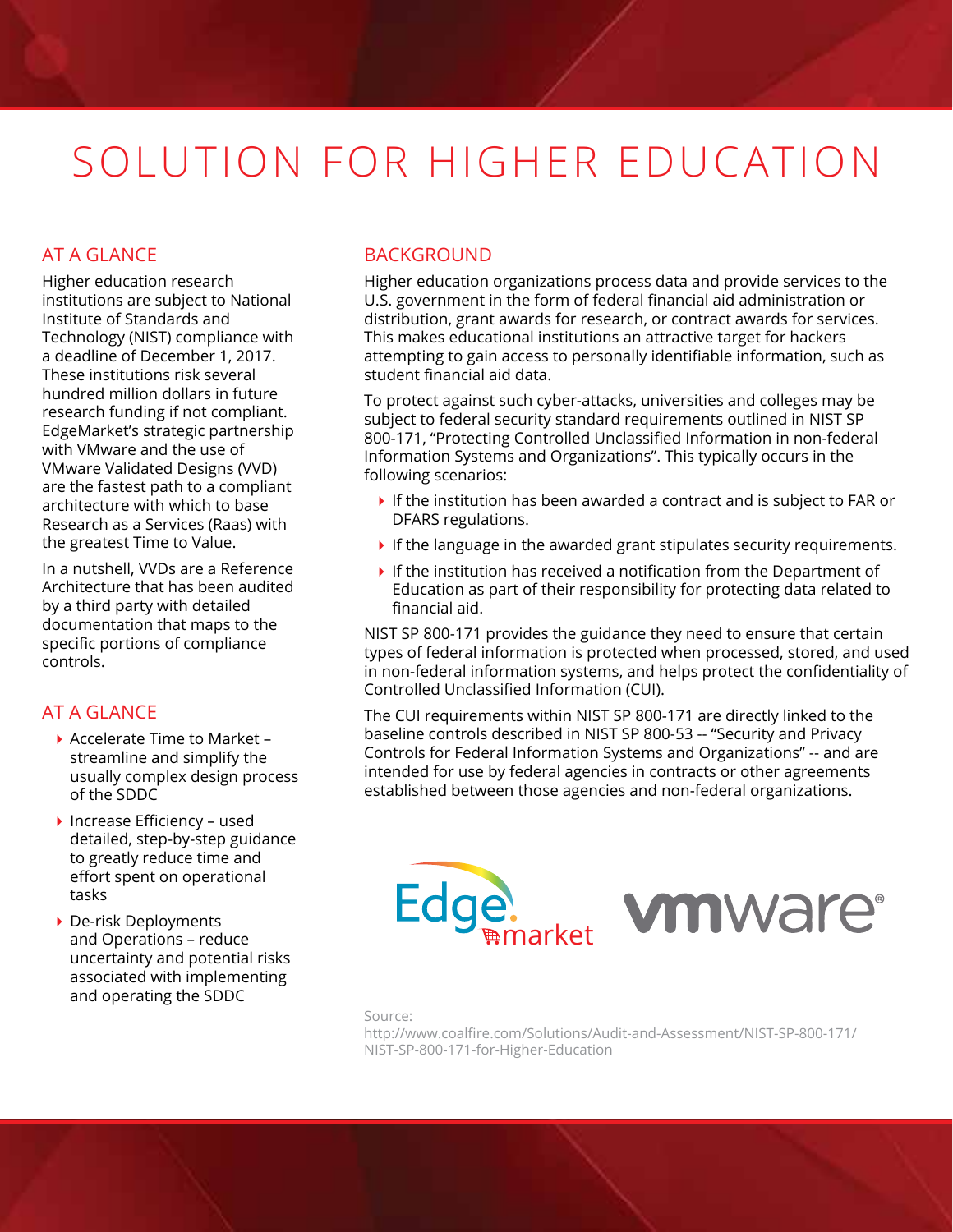

VMware validated design pod architecture

### WHAT IS VMWARE VALIDATED DESIGN?

A VMware Validated Design is composed of a standardized, scalable architecture backed by VMware's technical expertise and a software Bill of Materials comprehensively tested for integration and interoperability that spans across compute, storage, networking and management. Detailed guidance that synthesizes best practices on how to deploy, integrate and operate the SDDC is provided to aid end-users ensure performance, availability, security and operational efficiency.

#### KEY FEATURES

#### **Standardized, Data Center-level Designs**

Standardized, scalable architectures comprehensively tested for integration and interoperability among all the software components in the bill of materials.

#### **Proven and Robust Designs**

Continuous rigorous interoperability testing validates successful deployment, efficient operations and ensures designs stay valid with subsequent versions of components.

#### **Applicable to a Broad Set of Use Cases**

A variety of use case-based architectures – SDDC, Micro-segmentation, IT Automating IT – complemented with guidance to achieve a IT outcomes delivered by the SDDC.

#### **Comprehensive Documentation**

Comprehensive set of documents that describe design objectives, architecture design decisions, a software bill of materials, and extensive documentation on how to deploy, integrate and operate the SDDC in a single or dual-region environment.

Further information on VMware Validated Designs can be found at: http://www.vmware.com/solutions/software-defined-datacenter/ validated-designs.html